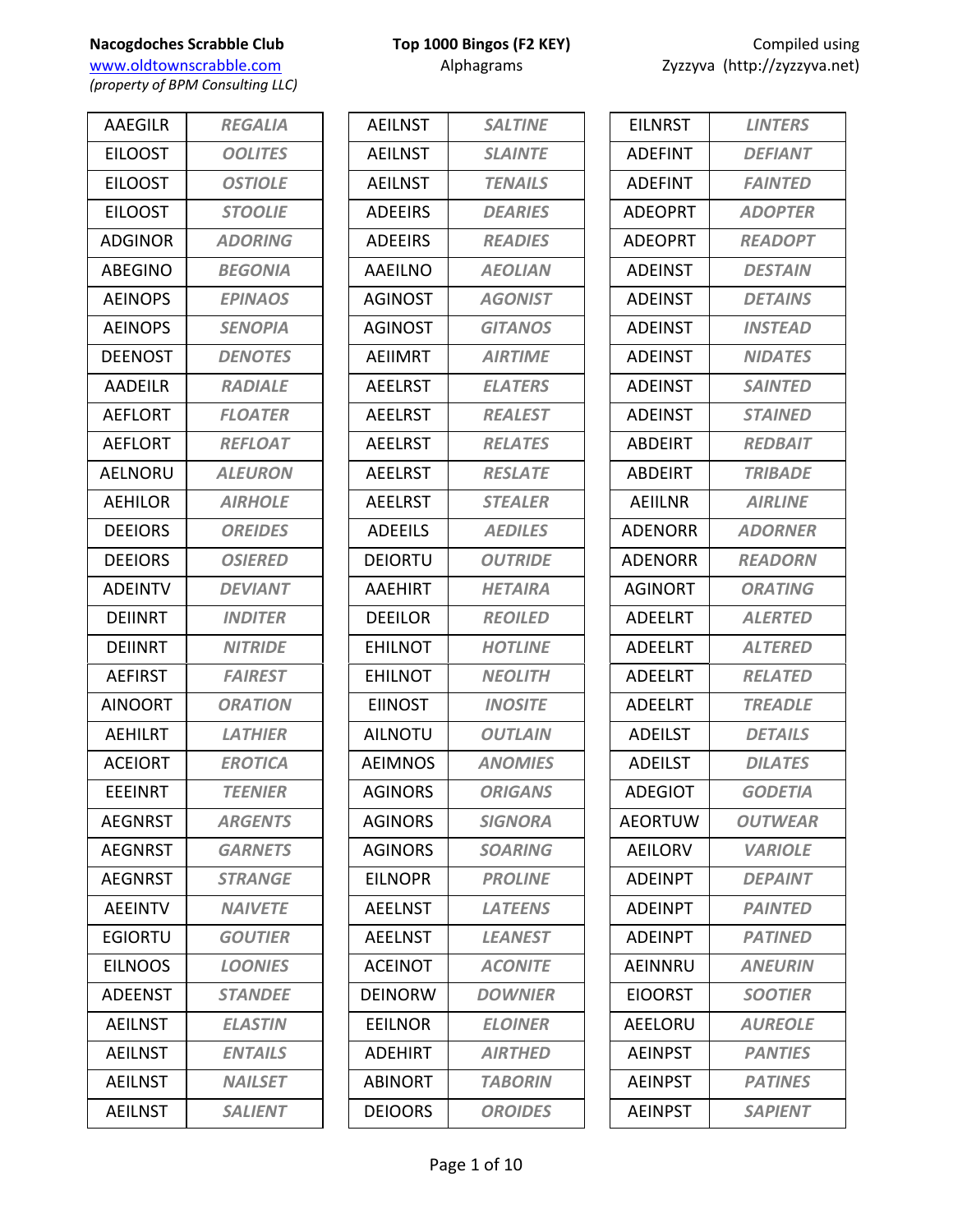www.oldtownscrabble.com Alphagrams Alphagrams Zyzzyva (http://zyzzyva.net) *(property of BPM Consulting LLC)*

AEINPST *SPINATE* EEINOPR *PEREION* EEINOPR *PIONEER* ADELORT *DELATOR* ADELORT *LEOTARD* ADDEINO *ADENOID* BDEIORT *DEORBIT* BDEIORT *ORBITED* ADEEIRR *READIER* ABEINST *BANTIES* ABEINST *BASINET* AINORTW *WAITRON* AELORRT *REALTOR* AELORRT *RELATOR* ENORSTU *TENOURS* ENORSTU *TONSURE* ADEINRR *DRAINER* ADEINRR *RANDIER* ACEORTU *OUTRACE* EEINRRT *REINTER* EEINRRT *RENTIER* EEINRRT *TERRINE* ADEIORV *AVODIRE* ADEIORV *AVOIDER* AINOPRT *ATROPIN* ADEINRV *INVADER* ADEINRV *RAVINED* ADEGNOR *GROANED* ACEGINO *COINAGE* EILNOST *ENTOILS* ADEGILT *LIGATED* EEGINRT *INTEGER* EEGINRT *TREEING* ADELNOT *TALONED* AEORTTU *OUTRATE*

| <b>ADINORS</b> | <b>INROADS</b> |
|----------------|----------------|
| <b>ADINORS</b> | <b>ORDAINS</b> |
| <b>ADINORS</b> | <b>SADIRON</b> |
| AEIINRR        | <b>RAINIER</b> |
| <b>EILNOPT</b> | <b>POTLINE</b> |
| <b>FILNOPT</b> | <b>TOPLINE</b> |
| <b>AEEGILN</b> | <b>LINEAGE</b> |
| <b>AEILOST</b> | <b>ISOLATE</b> |
| <b>AEEGILT</b> | <b>EGALITE</b> |
| <b>AELOPRT</b> | <b>PROLATE</b> |
| <b>EEILRST</b> | <b>LEISTER</b> |
| <b>EEILRST</b> | <b>RETILES</b> |
| EEILRST        | <b>STERILE</b> |
| <b>DEEIRTU</b> | <b>ERUDITE</b> |
| EEINRTU        | <b>RETINUE</b> |
| EEINRTU        | <b>REUNITE</b> |
| EEINRTU        | <b>UTERINE</b> |
| <b>EILOORS</b> | <b>ORIOLES</b> |
| <b>AEEIPRT</b> | <b>PEATIER</b> |
| ADEEITU        | <b>AUDITEE</b> |
| <b>ACELORT</b> | <b>LOCATER</b> |
| <b>ACDEORT</b> | <b>CORDATE</b> |
| <b>ACDEORT</b> | <b>REDCOAT</b> |
| <b>AEFILNT</b> | <b>INFLATE</b> |
| <b>AFINPRS</b> | <b>PANIERS</b> |
| <b>AEINPRS</b> | <b>RAPINES</b> |
| <b>AILNOST</b> | <b>LATINOS</b> |
| <b>AILNOST</b> | <b>TALIONS</b> |
| <b>ADEILNU</b> | <b>ALIUNDE</b> |
| ADEILNU        | <b>UNIDEAL</b> |
| <b>AEIORSV</b> | <b>OVARIES</b> |
| <b>ABEEIST</b> | <b>BEASTIE</b> |
| <b>AEENNOT</b> | <b>NEONATE</b> |
| AEEIRRT        | <b>TEARIER</b> |
| AEMNORS        | <b>ENAMORS</b> |

| <b>AEMNORS</b> | <b>MOANERS</b> |
|----------------|----------------|
| <b>AEMNORS</b> | <b>OARSMEN</b> |
| <b>DEILNOT</b> | <b>LENTOID</b> |
| <b>AEINOST</b> | <b>ATONIES</b> |
| <b>ADEILRS</b> | <b>DERAILS</b> |
| <b>ADEILRS</b> | <b>DIALERS</b> |
| <b>ADEILRS</b> | <b>REDIALS</b> |
| <b>AEEGINR</b> | <b>REGINAE</b> |
| <b>CDEINOT</b> | <b>CTENOID</b> |
| <b>CDEINOT</b> | <b>DEONTIC</b> |
| CDEINOT        | <b>NOTICED</b> |
| <b>AEIRRST</b> | <b>ARTSIER</b> |
| <b>AEIRRST</b> | <b>TARRIES</b> |
| <b>AEIRRST</b> | <b>TARSIER</b> |
| <b>EEILNOS</b> | <b>OLEINES</b> |
| EILNOTU        | <b>ELUTION</b> |
| <b>EILNOTU</b> | <b>OUTLINE</b> |
| <b>DEEIRST</b> | <b>DIESTER</b> |
| <b>DEEIRST</b> | <b>DIETERS</b> |
| <b>DEEIRST</b> | <b>REEDITS</b> |
| <b>DEEIRST</b> | <b>RESITED</b> |
| <b>ADEGIRT</b> | <b>TRIAGED</b> |
| <b>AELNOST</b> | <b>ETALONS</b> |
| AFLNOST        | <b>TOLANES</b> |
| <b>AFIMRST</b> | <b>IMARETS</b> |
| <b>AEIMRST</b> | <b>MAESTRI</b> |
| <b>AEIMRST</b> | <b>MISRATE</b> |
| <b>AEIMRST</b> | <b>SMARTIE</b> |
| <b>AEGNORS</b> | <b>ONAGERS</b> |
| AEGNORS        | <b>ORANGES</b> |
| <b>AEIMNRT</b> | <b>MINARET</b> |
| AEIMNRT        | <b>RAIMENT</b> |
| <b>AEGILNR</b> | <b>ALIGNER</b> |
| <b>AEGILNR</b> | <b>ENGRAIL</b> |
| <b>AEGILNR</b> | <b>NARGILE</b> |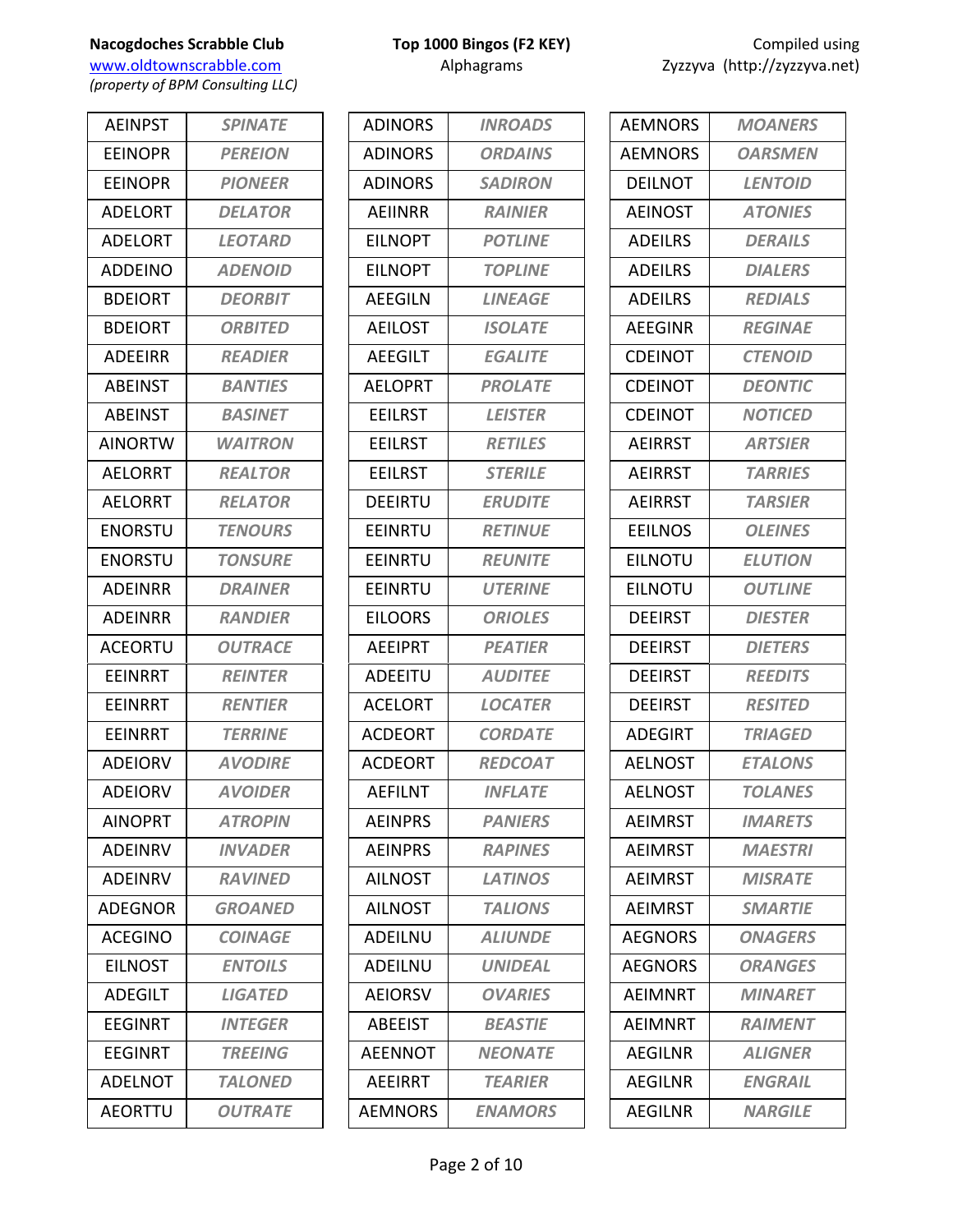*(property of BPM Consulting LLC)*

| <b>AEGILNR</b><br><b>REGINAL</b><br><b>CDEIORT</b><br><b>CORDITE</b><br><b>AAENRST</b><br><b>SANTERA</b><br><b>ABEORST</b><br><b>BOASTER</b><br><b>ABEORST</b><br><b>BOATERS</b><br><b>ABEORST</b><br><b>BORATES</b><br><b>ABEORST</b><br><b>REBATOS</b><br><b>ABEORST</b><br><b>SORBATE</b><br><b>AAEERST</b><br><b>AERATES</b> |
|----------------------------------------------------------------------------------------------------------------------------------------------------------------------------------------------------------------------------------------------------------------------------------------------------------------------------------|
|                                                                                                                                                                                                                                                                                                                                  |
|                                                                                                                                                                                                                                                                                                                                  |
|                                                                                                                                                                                                                                                                                                                                  |
|                                                                                                                                                                                                                                                                                                                                  |
|                                                                                                                                                                                                                                                                                                                                  |
|                                                                                                                                                                                                                                                                                                                                  |
|                                                                                                                                                                                                                                                                                                                                  |
|                                                                                                                                                                                                                                                                                                                                  |
|                                                                                                                                                                                                                                                                                                                                  |
| <b>ABEINOT</b><br><b>NIOBATE</b>                                                                                                                                                                                                                                                                                                 |
| <b>ADEGNOT</b><br><b>TANGOED</b>                                                                                                                                                                                                                                                                                                 |
| <b>ADEERST</b><br><b>DEAREST</b>                                                                                                                                                                                                                                                                                                 |
| <b>ADEERST</b><br><b>DERATES</b>                                                                                                                                                                                                                                                                                                 |
| <b>ADEERST</b><br><b>REDATES</b>                                                                                                                                                                                                                                                                                                 |
| <b>ADEERST</b><br><b>SEDATER</b>                                                                                                                                                                                                                                                                                                 |
| <b>AEGINTU</b><br><b>UNITAGE</b>                                                                                                                                                                                                                                                                                                 |
| <b>AEIKNRT</b><br><b>KERATIN</b>                                                                                                                                                                                                                                                                                                 |
| EILORTU<br><b>OUTLIER</b>                                                                                                                                                                                                                                                                                                        |
| <b>AELORTU</b><br>TORULAE                                                                                                                                                                                                                                                                                                        |
| <b>AEHIRST</b><br><b>HASTIER</b>                                                                                                                                                                                                                                                                                                 |
| <b>ADGINOT</b><br><b>DOATING</b>                                                                                                                                                                                                                                                                                                 |
| <b>AEELOST</b><br><b>OLEATES</b>                                                                                                                                                                                                                                                                                                 |
| <b>AGILNOT</b><br><b>ANTILOG</b>                                                                                                                                                                                                                                                                                                 |
| <b>EEILNST</b><br><b>LENITES</b>                                                                                                                                                                                                                                                                                                 |
| <b>LISENTE</b><br><b>EEILNST</b>                                                                                                                                                                                                                                                                                                 |
| <b>SETLINE</b><br><b>EEILNST</b>                                                                                                                                                                                                                                                                                                 |
| <b>EEILNST</b><br><b>TENSILE</b>                                                                                                                                                                                                                                                                                                 |
| <b>ADEGILR</b><br><b>GLADIER</b>                                                                                                                                                                                                                                                                                                 |
| <b>ADEGILR</b><br><b>GLAIRFD</b>                                                                                                                                                                                                                                                                                                 |
| <b>ADEILRT</b><br><b>DILATER</b>                                                                                                                                                                                                                                                                                                 |
| <b>ADEILRT</b><br><b>REDTAIL</b>                                                                                                                                                                                                                                                                                                 |
| <b>TRAILED</b><br><b>ADEILRT</b>                                                                                                                                                                                                                                                                                                 |
| <b>BEEINOT</b><br><b>EBONITE</b>                                                                                                                                                                                                                                                                                                 |
| <b>RAINOUT</b><br><b>AINORTU</b>                                                                                                                                                                                                                                                                                                 |

| <b>ADEILOS</b> | <b>ISOLEAD</b>        |
|----------------|-----------------------|
| <b>AEELNRS</b> | <i><b>LEANERS</b></i> |
| <b>FFINRTT</b> | <b>NETTIER</b>        |
| <b>FFINRTT</b> | <b>TENTIER</b>        |
| <b>AEEOPRT</b> | <b>OPERATE</b>        |
| <b>EIORSTU</b> | <b>STOURIE</b>        |
| <b>DEILORS</b> | <b>SOLDIER</b>        |
| <b>DEILORS</b> | <b>SOLIDER</b>        |
| ADEORSU        | <b>AROUSED</b>        |
| <b>ADEGIST</b> | <b>AGISTED</b>        |
| DEEILNO        | <b>ELOINED</b>        |
| AAEGINR        | <b>ANERGIA</b>        |
| <b>AENORST</b> | <b>ATONERS</b>        |
| <b>AENORST</b> | <b>SANTERO</b>        |
| <b>AENORST</b> | <b>SENATOR</b>        |
| <b>AENORST</b> | <b>TREASON</b>        |
| <b>AEEGLOR</b> | <b>AEROGEL</b>        |
| <b>EELORST</b> | <b>SOLERET</b>        |
| <b>EIORRST</b> | <b>RIOTERS</b>        |
| EIORRST        | <b>ROISTER</b>        |
| <b>DEIINOS</b> | <b>IODINES</b>        |
| <b>DEIINOS</b> | <b>IONISED</b>        |
| <b>AEGLNRT</b> | <b>TANGLER</b>        |
| <b>AIORSTU</b> | <b>SAUTOIR</b>        |
| ADEILRU        | <b>UREDIAL</b>        |
| <b>ACEINTU</b> | <b>TUNICAE</b>        |
| <b>AEEGOST</b> | <b>GOATEES</b>        |
| <b>EILORSU</b> | <b>LOUSIER</b>        |
| <b>EILORSU</b> | <b>SOILURE</b>        |
| <b>AAEILRS</b> | <b>AERIALS</b>        |
| <b>ADEEILR</b> | <b>LEADIER</b>        |
| <b>ADEINRT</b> | <b>ANTIRED</b>        |
| <b>ADEINRT</b> | <b>DETRAIN</b>        |
| ADEINRT        | <b>TRAINED</b>        |
| <b>AEIPRST</b> | <b>PARTIES</b>        |
|                |                       |

| <b>AEIPRST</b> | <b>PASTIER</b> |
|----------------|----------------|
| <b>AEIPRST</b> | <b>PIASTER</b> |
| <b>AEIPRST</b> | <b>PIASTRE</b> |
| <b>AEIPRST</b> | <b>PIRATES</b> |
| <b>AEIPRST</b> | <b>TRAIPSE</b> |
| <b>AADEINS</b> | <b>NAIADES</b> |
| <b>ADEINNR</b> | <b>NARDINE</b> |
| <b>ABEEINS</b> | <b>BEANIES</b> |
| <b>EILMORT</b> | <b>MOTLIER</b> |
| <b>EIILNOS</b> | <b>ELISION</b> |
| <b>EIILNOS</b> | <b>ISOLINE</b> |
| <b>EIILNOS</b> | <b>LIONISE</b> |
| EGINORS        | <b>ERINGOS</b> |
| <b>EGINORS</b> | <b>IGNORES</b> |
| <b>EGINORS</b> | <b>REGIONS</b> |
| <b>EGINORS</b> | <b>SIGNORE</b> |
| <b>ADEGINR</b> | <b>DERAIGN</b> |
| <b>ADEGINR</b> | <b>GRADINE</b> |
| <b>ADEGINR</b> | <b>GRAINED</b> |
| ADEGINR        | <b>READING</b> |
| <b>AELORST</b> | <b>OLESTRA</b> |
| <b>AEENORS</b> | <b>ARENOSE</b> |
| DEIIORT        | <b>DIORITE</b> |
| AENOPRS        | <i>PERSONA</i> |
| <b>AEINRTU</b> | <b>RUINATE</b> |
| AEINRTU        | <b>TAURINE</b> |
| AEINRTU        | <b>URANITE</b> |
| AEINRTU        | URINATE        |
| EGINOOR        | <b>GOONIER</b> |
| <b>AEGINOS</b> | <b>AGONIES</b> |
| <b>AEGINOS</b> | <b>AGONISE</b> |
| <b>AEINTUV</b> | <b>VAUNTIE</b> |
| <b>AEILNTV</b> | <b>VENTAIL</b> |
| <b>AEIILST</b> | <b>LAITIES</b> |
| <b>AEGNRTU</b> | <b>GAUNTER</b> |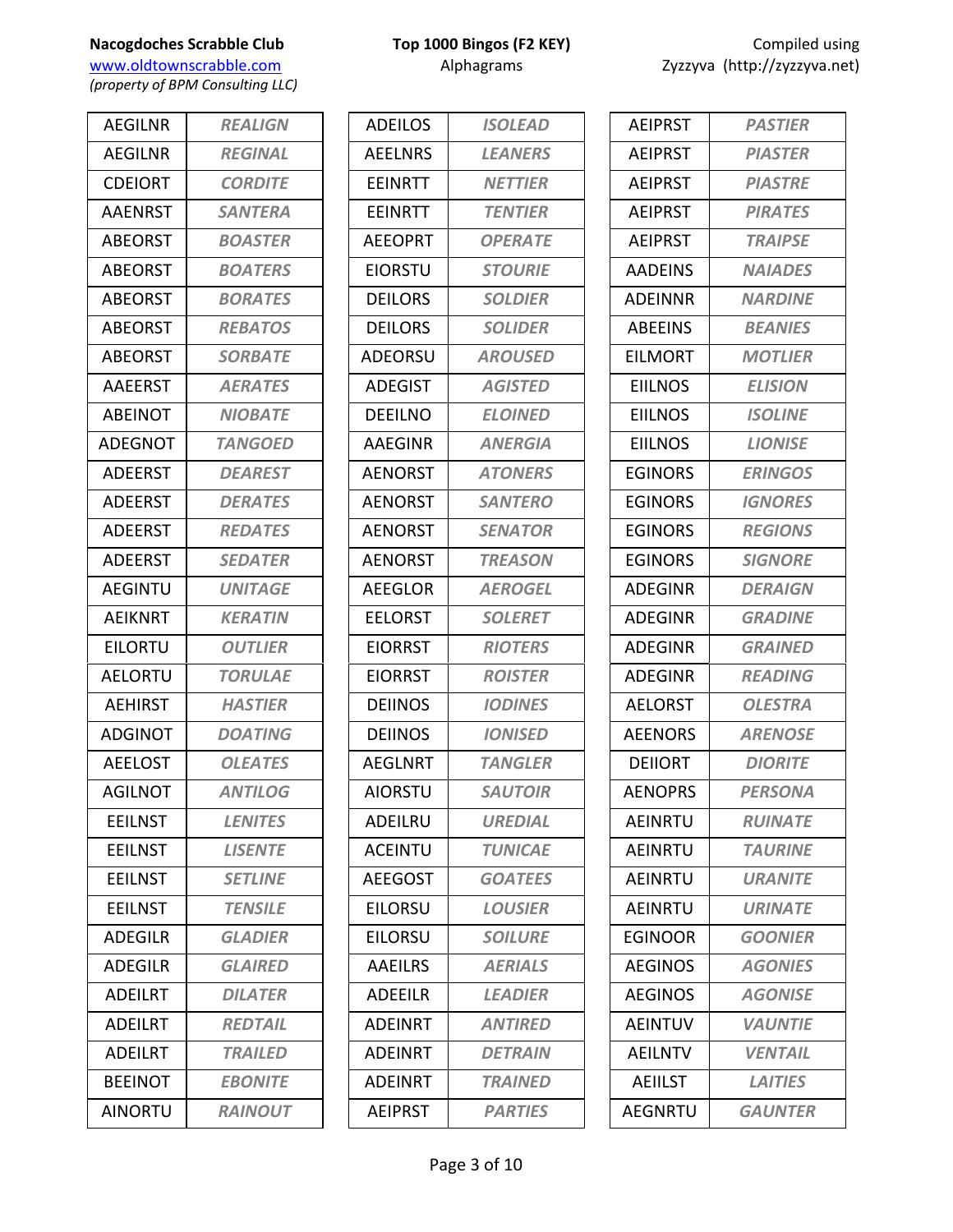**Nacogdoches Scrabble Club Top 1000 Bingos (F2 KEY) COMPILE USING USING USING USING USING USING USING USING USING USING USING USING USING USING USING USING USING USING USING USING USING USING USING USING USING USING US** www.oldtownscrabble.com

*(property of BPM Consulting LLC)*

| <b>AFGILNT</b> | <b>ATINGLE</b>        |
|----------------|-----------------------|
| <b>AEGILNT</b> | <b>ELATING</b>        |
| <b>AEGILNT</b> | <b>GELATIN</b>        |
| <b>AEGILNT</b> | <b>GENITAL</b>        |
| <b>AEGILNT</b> | <b>TAGLINE</b>        |
| <b>AEEIRST</b> | <b>AERIEST</b>        |
| <b>AEEIRST</b> | <b>SERIATE</b>        |
| <b>AEELORS</b> | <b>AREOLES</b>        |
| <b>ABDENOR</b> | <i><b>BANDORE</b></i> |
| <b>ABDENOR</b> | <b>BROADEN</b>        |
| <b>DEGINOT</b> | <b>INGOTED</b>        |
| <b>ADINORT</b> | <b>DIATRON</b>        |
| <b>AEENOSU</b> | <b>AENEOUS</b>        |
| <b>ADILNOR</b> | <b>ORDINAL</b>        |
| <b>AEIRSTW</b> | <b>WAISTER</b>        |
| <b>AEIRSTW</b> | <b>WAITERS</b>        |
| <b>AEIRSTW</b> | <b>WARIEST</b>        |
| <b>AEIRSTW</b> | <b>WASTRIE</b>        |
| <b>AENORTU</b> | <b>OUTEARN</b>        |
| <b>AEILNOR</b> | <b>AILERON</b>        |
| <b>AEILNOR</b> | <b>ALIENOR</b>        |
| <b>EINOOST</b> | <b>ISOTONE</b>        |
| <b>EINOOST</b> | <b>TOONIES</b>        |
| <b>ACEINOS</b> | <b>ACINOSE</b>        |
| <b>EILORTT</b> | <b>TORTILE</b>        |
| <b>EILORTT</b> | <b>TRIOLET</b>        |
| <b>ADENOOT</b> | <b>ODONATE</b>        |
| <b>AEGINRS</b> | <b>EARINGS</b>        |
| AEGINRS        | <b>ERASING</b>        |
| <b>AEGINRS</b> | <b>GAINERS</b>        |
| <b>AEGINRS</b> | <b>REAGINS</b>        |
| <b>AEGINRS</b> | <b>REGAINS</b>        |
| AEGINRS        | <b>REGINAS</b>        |
| <b>AEGINRS</b> | <b>SEARING</b>        |
| <b>AEGINRS</b> | <b>SERINGA</b>        |

| <b>DEEINST</b> | <b>DESTINE</b>        |
|----------------|-----------------------|
| <b>DEEINST</b> | <b>ENDITES</b>        |
| AEMNORT        | <b>TONEARM</b>        |
| DEINRST        | <b>TINDERS</b>        |
| <b>CEIORST</b> | <b>EROTICS</b>        |
| <b>EHINOST</b> | <b>ETHIONS</b>        |
| EHINOST        | <b>HISTONE</b>        |
| <b>DEILOTU</b> | <i><b>TOLUIDE</b></i> |
| <b>ADEGILN</b> | <b>ALIGNED</b>        |
| <b>ADEGILN</b> | <b>DEALING</b>        |
| <b>ADEGILN</b> | <b>LEADING</b>        |
| <b>DFILNOO</b> | <b>EIDOLON</b>        |
| AEGILOU        | <b>EULOGIA</b>        |
| <b>EFIORTU</b> | <b>OUTFIRE</b>        |
| <b>AEIMNST</b> | <b>ETAMINS</b>        |
| <b>AEIMNST</b> | <b>INMATES</b>        |
| <b>AEIMNST</b> | <b>TAMEINS</b>        |
| <b>ADINRTU</b> | <b>UNITARD</b>        |
| <b>ADEEGOT</b> | <b>GOATEED</b>        |
| <b>ADEENRS</b> | <b>ENDEARS</b>        |
| <b>AEILNPT</b> | <b>PANTILE</b>        |
| EIILNRT        | <b>LINTIER</b>        |
| <b>EIILNRT</b> | <b>NITRILE</b>        |
| DEIMNOR        | <i><b>MINORED</b></i> |
| AAELORU        | <b>AUREOLA</b>        |
| <b>AEEGINU</b> | <b>EUGENIA</b>        |
| <b>ADEEINS</b> | <b>ANISEED</b>        |
| <b>AEGISTU</b> | <b>AUGITES</b>        |
| <b>ADENRTU</b> | <b>DAUNTER</b>        |
| <b>ADENRTU</b> | <b>NATURED</b>        |
| ADENRTU        | <b>UNRATED</b>        |
| <b>ADENRTU</b> | <b>UNTREAD</b>        |
| <b>AEILNTU</b> | <b>ALUNITE</b>        |
| <b>EGINORT</b> | <i><b>GENITOR</b></i> |
| <b>EEINRST</b> | <b>ENTIRES</b>        |

| Compiled using               |
|------------------------------|
| Zyzzyva (http://zyzzyva.net) |

| <b>EEINRST</b> | <b>ENTRIES</b>        |
|----------------|-----------------------|
| <b>EEINRST</b> | <b>RETINES</b>        |
| <b>EEINRST</b> | <b>TRIENES</b>        |
| <b>ADFLOTU</b> | <b>OUTLEAD</b>        |
| <b>DEHIORT</b> | <b>THEROID</b>        |
| AABEIOR        | <b>AEROBIA</b>        |
| <b>AEFINRT</b> | <b>FAINTER</b>        |
| <b>AEHINRT</b> | <b>HAIRNET</b>        |
| AEHINRT        | <b>INEARTH</b>        |
| <b>AFHINRT</b> | <i><b>THERIAN</b></i> |
| <b>AEINNST</b> | <b>INANEST</b>        |
| <b>AEINNST</b> | <b>STANINE</b>        |
| <b>ADEIOST</b> | <b>IODATES</b>        |
| <b>ADEIOST</b> | <b>TOADIES</b>        |
| EINNORU        | <b>REUNION</b>        |
| <b>AEINRTW</b> | <b>TAWNIER</b>        |
| <b>AEINRTW</b> | <b>TINWARE</b>        |
| <b>EINOPTU</b> | <b>POUTINE</b>        |
| <b>AENOPST</b> | <b>TEOPANS</b>        |
| <b>ADEIPRT</b> | <b>DIPTERA</b>        |
| <b>ADEIPRT</b> | <b>PARTIED</b>        |
| <b>ADEIPRT</b> | <b>PIRATED</b>        |
| AFGINRT        | <b>GRANITE</b>        |
| AEGINRT        | <b>GRATINE</b>        |
| AFGINRT        | <b>INGRATE</b>        |
| <b>AEGINRT</b> | <b>TANGIER</b>        |
| <b>AEGINRT</b> | <b>TEARING</b>        |
| ADEILOP        | <b>OEDIPAL</b>        |
| <b>EFILORT</b> | <b>LOFTIER</b>        |
| <b>EFILORT</b> | <b>TREFOIL</b>        |
| <b>EEHINOR</b> | <b>HEROINE</b>        |
| ABELNOT        | <b>NOTABLE</b>        |
| <b>AEEIRTT</b> | <b>ARIETTE</b>        |
| <b>AEEIRTT</b> | <b>ITERATE</b>        |
| ADEINTT        | TAINTED               |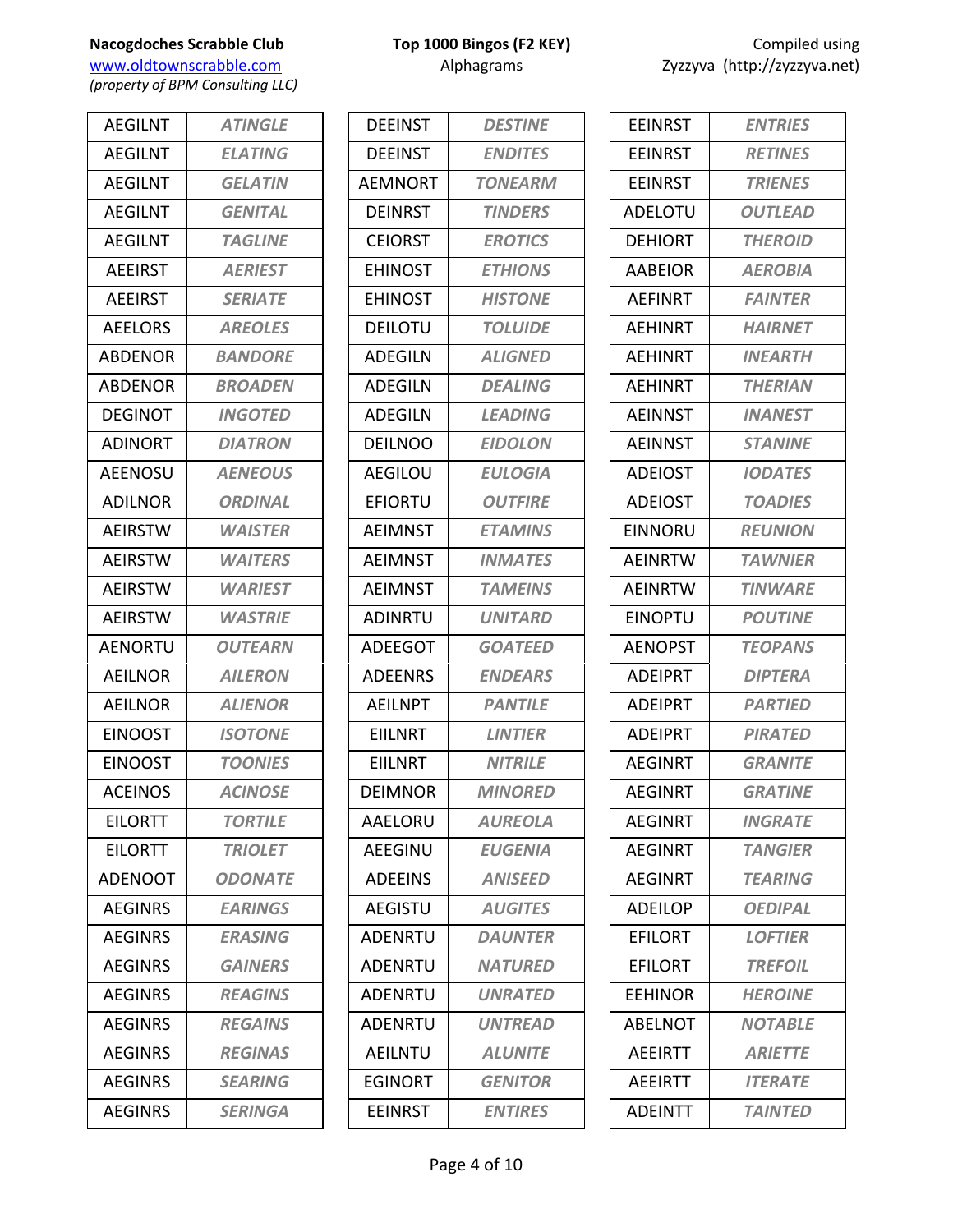# **Nacogdoches Scrabble Club Top 1000 Bingos (F2 KEY)**

www.oldtownscrabble.com Alphagrams Z *(property of BPM Consulting LLC)*

ADELORU *ROULADE* ACELNOT *LACTONE* EGINRTU *TRUEING* AELNORS *LOANERS* AELNORS *RELOANS* ADIORTU *AUDITOR* ACENORS *CANOERS* ACENORS *COARSEN* ACENORS *CORNEAS* ACENORS *NARCOSE* AEINPTU *PETUNIA* DEEILRT *RETILED* AEILNOT *ELATION* AEILNOT *TOENAIL* AEGNOST *ONSTAGE* AEINSTT *INSTATE* AEINSTT *SATINET* ABEILOS *OBELIAS* ACEILOS *CELOSIA* AEIMNOR *MORAINE* AEIMNOR *ROMAINE* ADEISTU *DAUTIES* AEEIMRT *EMERITA* AEEIMRT *EMIRATE* AEEIMRT *MEATIER* ACEILNR *CARLINE* AELNRST *ANTLERS* AELNRST *RENTALS* AELNRST *SALTERN* AELNRST *STERNAL* EGILNOT *LENTIGO* AEINNOT *ENATION* AGIORST *ORGIAST* ACEILOT *ALOETIC* AADEENR *ANEARED*

| <b>EINORTT</b> | <b>TRITONE</b>        |
|----------------|-----------------------|
| <b>FGINRST</b> | <b>RESTING</b>        |
| FGINRST        | <b>STINGER</b>        |
| <b>DEEILNR</b> | <b>REDLINE</b>        |
| <b>DEEILNR</b> | <b>RELINED</b>        |
| <b>ADENOPT</b> | <b>NOTEPAD</b>        |
| <b>AEIINST</b> | <b>ISATINE</b>        |
| <b>ADEIOPT</b> | <b>OPIATED</b>        |
| <b>AEEFILR</b> | <b>FILAREE</b>        |
| AAILNOT        | <b>ALATION</b>        |
| <b>EEINORR</b> | <b>ONERIER</b>        |
| <b>DEIORST</b> | <b>EDITORS</b>        |
| <b>DEIORST</b> | <b>SORTIED</b>        |
| <b>DEIORST</b> | <b>STEROID</b>        |
| <b>DEIORST</b> | <b>STORIFD</b>        |
| <b>DEIORST</b> | <b>TRIODES</b>        |
| <b>AEHLORT</b> | <b>LOATHER</b>        |
| <b>AEHLORT</b> | <b>RATHOLE</b>        |
| ADEEINN        | <b>ADENINE</b>        |
| <b>EINOSTT</b> | <b>TONIEST</b>        |
| AAEIRTW        | <b>AWAITER</b>        |
| <b>ADEIRRT</b> | <b>TARDIER</b>        |
| <b>ADEIRRT</b> | <i><b>TARRIED</b></i> |
| <b>AEHNORS</b> | <b>HOARSEN</b>        |
| <b>AEHNORS</b> | <b>SENHORA</b>        |
| ADEINOV        | <b>NAEVOID</b>        |
| <b>AADEINR</b> | <b>ARANEID</b>        |
| <b>AEGILST</b> | <b>AIGLETS</b>        |
| <b>AEGILST</b> | <b>GELATIS</b>        |
| <b>AEGILST</b> | <b>LIGATES</b>        |
| AAEINNO        | <b>AEONIAN</b>        |
| <b>DEIORTT</b> | <b>DOTTIER</b>        |
| <b>AEENRTT</b> | <b>ENTREAT</b>        |
| <b>AEENRTT</b> | <b>RATTEEN</b>        |
| AEENRTT        | <b>TERNATE</b>        |
|                |                       |

| Compiled using              |
|-----------------------------|
| yzzyva (http://zyzzyva.net) |

| <b>AEIIRST</b> | <b>AIRIEST</b> |
|----------------|----------------|
| <b>EINOSTW</b> | <b>TOWNIES</b> |
| <b>AENORRS</b> | <b>SERRANO</b> |
| AEINRSV        | <b>RAVINES</b> |
| <b>EINOPRS</b> | <b>ORPINES</b> |
| <b>EEIINST</b> | <b>SIENITE</b> |
| <b>EIMORST</b> | <b>EROTISM</b> |
| EIMORST        | <b>MOISTER</b> |
| <b>EIMORST</b> | <b>MORTISE</b> |
| <b>EIMORST</b> | <b>TRISOME</b> |
| <b>ABDEORT</b> | <b>BORATED</b> |
| <b>ABDEORT</b> | <b>TABORED</b> |
| <b>AENOSTT</b> | <b>NOTATES</b> |
| <b>ACDENOR</b> | <b>ACORNED</b> |
| AEILRRT        | <b>RETRIAL</b> |
| <b>AEILRRT</b> | <b>TRAILER</b> |
| ABDEINR        | <b>BRAINED</b> |
| <b>AEEHINR</b> | <b>HERNIAE</b> |
| <b>ADEIRST</b> | <b>ARIDEST</b> |
| <b>ADEIRST</b> | <b>ASTRIDE</b> |
| <b>ADEIRST</b> | <b>DIASTER</b> |
| <b>ADFIRST</b> | <b>DISRATE</b> |
| <b>ADEIRST</b> | <b>STAIDER</b> |
| <b>ADEIRST</b> | <b>TARDIES</b> |
| <b>ADEIRST</b> | <b>TIRADES</b> |
| ADEINRU        | <b>UNAIRED</b> |
| ADEINRU        | <b>URANIDE</b> |
| <b>FILNOOR</b> | <b>LOONIER</b> |
| <b>ADEORTT</b> | <b>ROTATED</b> |
| <b>ACDEINR</b> | <b>CAIRNED</b> |
| <b>ADGIORT</b> | <b>GORDITA</b> |
| AEEGNRT        | <b>GRANTEE</b> |
| <b>AEEGNRT</b> | <b>GREATEN</b> |
| AEEGNRT        | <b>NEGATER</b> |
| <b>AEEGNRT</b> | <b>REAGENT</b> |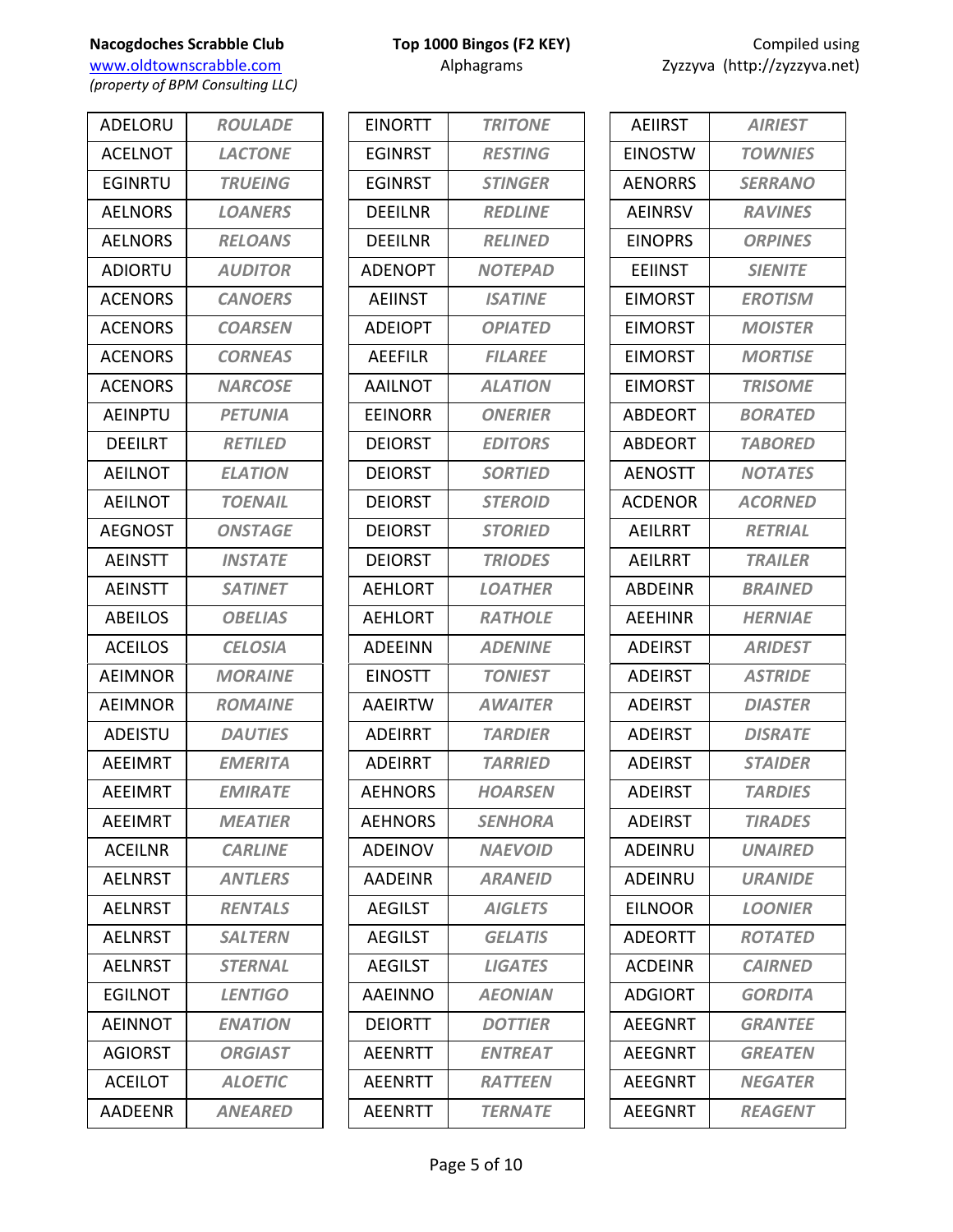www.oldtownscrabble.com Alphagrams Alphagrams Zyzzyva (http://zyzzyva.net) *(property of BPM Consulting LLC)*

ADEILMO *MELODIA* DEIOSTU *OUTSIDE* DEIOSTU *TEDIOUS* AEILNSU *INULASE* AEGNOOR *OREGANO* AEFINRS *INFARES* ADEIMNO *AMIDONE* ADEIMNO *DOMAINE* ADENOPR *APRONED* ADENOPR *OPERAND* ADENOPR *PADRONE* ADENOPR *PANDORE* ADENOST *DONATES* AEIMNOT *AMNIOTE* DEINRTU *INTRUDE* DEINRTU *TURDINE* DEINRTU *UNTIRED* DEINRTU *UNTRIED* AEFILOT *FOLIATE* ACEINST *ACETINS* ACEINST *CINEAST* AAEEINT *TAENIAE* AELMNOT *LOMENTA* AELMNOT *OMENTAL* AELMNOT *TELAMON* AAEIPRT *APTERIA* DEEILNT *LENITED* AEEORST *ROSEATE* AEEORTV *OVERATE* AEEORTV *OVEREAT* AENRSTU *NATURES* AENRSTU *SAUNTER* AEENRST *EARNEST* AEENRST *EASTERN* AEENRST *NEAREST*

| <b>AEINRST</b> | <b>ANESTRI</b>        |
|----------------|-----------------------|
| <b>AEINRST</b> | <b>ANTSIER</b>        |
| <b>AEINRST</b> | <b>NASTIER</b>        |
| <b>AEINRST</b> | <b>RATINES</b>        |
| <b>AEINRST</b> | <b>RETAINS</b>        |
| <b>AEINRST</b> | <b>RETINAS</b>        |
| <b>AEINRST</b> | <b>RETSINA</b>        |
| <b>AEINRST</b> | <b>STAINER</b>        |
| <b>AEINRST</b> | <b>STEARIN</b>        |
| <b>EILNORR</b> | <b>LORINER</b>        |
| <b>AEGORTU</b> | <b>OUTRAGE</b>        |
| AFFLNRT        | <b>ENTERAL</b>        |
| <b>AEELNRT</b> | <b>ETERNAL</b>        |
| <b>AEELNRT</b> | <b>TELERAN</b>        |
| <b>ADDEIOT</b> | <b>IODATED</b>        |
| <b>ADDEIOT</b> | TOADIED               |
| <b>ADEIRTY</b> | <b>DIETARY</b>        |
| <b>AEILMNT</b> | <b>AILMENT</b>        |
| AEILMNT        | <b>ALIMENT</b>        |
| <b>AEINSTV</b> | <b>NAIVEST</b>        |
| <b>AEINSTV</b> | <b>NATIVES</b>        |
| <b>AEINSTV</b> | <b>VAINEST</b>        |
| <b>AGINOTU</b> | <b>AUTOING</b>        |
| <b>AGINOTU</b> | <b>OUTGAIN</b>        |
| <b>AELMNOR</b> | <b>ALMONER</b>        |
| AEILRTT        | <b>TERTIAL</b>        |
| AEGLNOT        | <i><b>TANGELO</b></i> |
| <b>AELORTV</b> | <b>LEVATOR</b>        |
| <b>AEEILRT</b> | <b>ATELIER</b>        |
| <b>DEEINTU</b> | <b>DETINUE</b>        |
| <b>DEGINOR</b> | <b>ERODING</b>        |
| DEGINOR        | <b>GROINED</b>        |
| <b>DEGINOR</b> | <b>IGNORED</b>        |
| DEGINOR        | <b>NEGROID</b>        |
| <b>DEGINOR</b> | <b>REDOING</b>        |

| <b>ADEEIST</b> | <b>IDEATES</b> |
|----------------|----------------|
| <b>ACEIRST</b> | <b>ATRESIC</b> |
| <b>ACEIRST</b> | <b>CRISTAE</b> |
| <b>ACEIRST</b> | <b>RACIEST</b> |
| <b>ACEIRST</b> | <b>STEARIC</b> |
| <b>ADEIRSU</b> | <b>RESIDUA</b> |
| <b>AEHORST</b> | <b>EARSHOT</b> |
| <b>AEILNRS</b> | <b>ALINERS</b> |
| <b>AEILNRS</b> | <b>NAILERS</b> |
| <b>AEILNRS</b> | <b>RENAILS</b> |
| <b>ACEIORS</b> | <b>SCORIAE</b> |
| <b>EILORST</b> | <b>ESTRIOL</b> |
| <b>EILORST</b> | <b>LOITERS</b> |
| <b>EILORST</b> | <b>TOILERS</b> |
| <b>AELNRTU</b> | <b>NEUTRAL</b> |
| <b>AEILMOR</b> | <b>LOAMIER</b> |
| ABEEINT        | <b>BETAINE</b> |
| <b>AELORTT</b> | <b>RETOTAL</b> |
| <b>ABEIRST</b> | <b>BAITERS</b> |
| <b>ABEIRST</b> | <b>BARITES</b> |
| <b>ABEIRST</b> | <b>REBAITS</b> |
| <b>ABEIRST</b> | <b>TERBIAS</b> |
| <b>DEIINOT</b> | <b>EDITION</b> |
| ABELORT        | <b>BLOATER</b> |
| <b>AEILOPR</b> | <b>PELORIA</b> |
| <b>ADFIINR</b> | <b>DENARII</b> |
| EILNOSU        | <b>ELUSION</b> |
| <b>ADEIMNR</b> | <b>INARMED</b> |
| <b>AEILOTV</b> | <b>VIOLATE</b> |
| AENOPTU        | <b>AUTOPEN</b> |
| AINRSTU        | <b>NUTRIAS</b> |
| <b>AFNNOTU</b> | <b>TONNEAU</b> |
| <b>AEILNOS</b> | <b>ANISOLE</b> |
| <b>AEGILRS</b> | <b>GLAIRES</b> |
| <b>AENOSTU</b> | <b>SOUTANE</b> |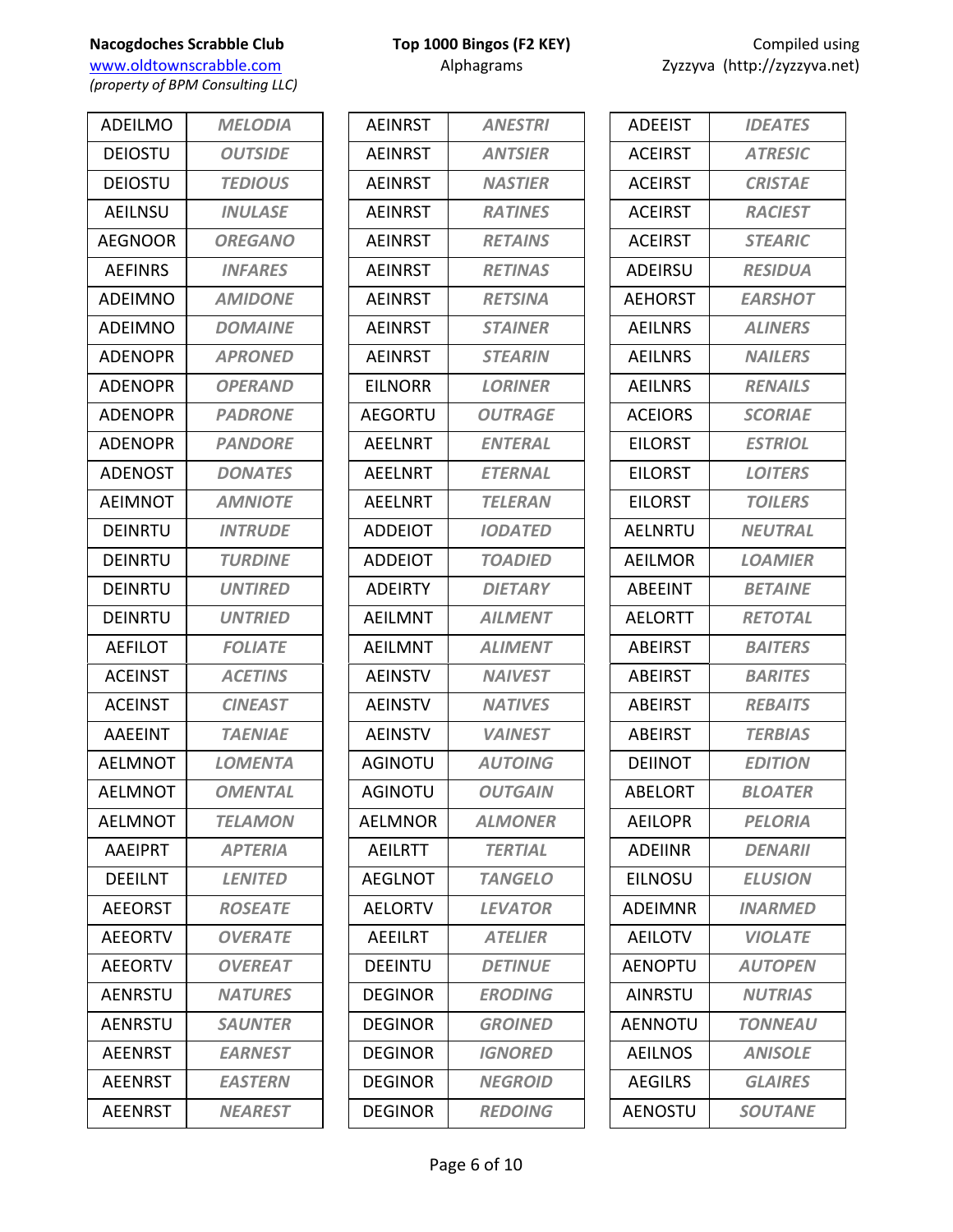www.oldtownscrabble.com Alphagrams Alphagrams Zyzzyva (http://zyzzyva.net) *(property of BPM Consulting LLC)*

AEGIRST *AIGRETS* AEGIRST *GAITERS* AEGIRST *SEAGIRT* AEGIRST *STAGIER* AEGIRST *TRIAGES* AAEORST *AEROSAT* ADEORTU *OUTDARE* ADEORTU *OUTREAD* ADEORTU *READOUT* AELNOPT *POLENTA* AEEILRR *EARLIER* AEEILRR *LEARIER* ACDEEIR *DECIARE* EILNOTV *VIOLENT* AAEIMRT *AMIRATE* DEENORT *ERODENT* EEILNRS *LIERNES* EEILNRS *RELINES* EILNORT *RETINOL* AEEINRT *ARENITE* AEEINRT *RETINAE* AEEINRT *TRAINEE* ADEGIRU *GAUDIER* AEIMOST *AMOSITE* AEIMOST *ATOMIES* AEIMOST *ATOMISE* EILOPRT *POITREL* EILOPRT *POLITER* EILNOTW *TOWLINE* CEILNOT *LECTION* AEINPRT *PAINTER* AEINPRT *PERTAIN* AEINPRT *REPAINT* ADENOTT *NOTATED* EIMNOST *MESTINO*

| EIMNOST        | <b>MOISTEN</b>        |
|----------------|-----------------------|
| <b>EIMNOST</b> | <b>SENTIMO</b>        |
| <b>AFHLNOT</b> | <b>ANETHOL</b>        |
| <b>AEHLNOT</b> | <b>ETHANOL</b>        |
| <b>AEHINST</b> | <b>SHEITAN</b>        |
| <b>AEHINST</b> | <b>STHENIA</b>        |
| <b>ADENRST</b> | <b>STANDER</b>        |
| <b>ADEIRTV</b> | <b>TARDIVE</b>        |
| <b>AAEINPT</b> | <b>PATINAE</b>        |
| <b>AAEERTU</b> | <b>AUREATE</b>        |
| AEFINST        | <b>FAINEST</b>        |
| <b>ACEEORT</b> | <b>OCREATE</b>        |
| <b>AEINORS</b> | <b>ERASION</b>        |
| <b>EINORSV</b> | <b>ENVIROS</b>        |
| <b>EINORSV</b> | <b>RENVOIS</b>        |
| <b>EINORSV</b> | <b>VERSION</b>        |
| <b>AAEIRTV</b> | <b><i>VARIATE</i></b> |
| <b>AEILRTY</b> | <b>IRATELY</b>        |
| <b>AEILRTY</b> | <b>REALITY</b>        |
| <b>AEILRTY</b> | <b>TEARILY</b>        |
| <b>AEEINPR</b> | <b>PERINEA</b>        |
| <b>ADEELNT</b> | <b>LATENED</b>        |
| AEENRRT        | <b><i>TERRANE</i></b> |
| <b>ACELNOR</b> | <b>CORNEAL</b>        |
| <b>AENORSU</b> | <b>ARENOUS</b>        |
| <b>AEILRST</b> | <b>REALIST</b>        |
| <b>AEILRST</b> | <b>RETAILS</b>        |
| <b>AEILRST</b> | <b>SALTIER</b>        |
| <b>AEILRST</b> | <b>SALTIRE</b>        |
| <b>AEILRST</b> | <b>SLATIFR</b>        |
| <b>AEILRST</b> | <b>TAILERS</b>        |
| AEILNRY        | <b>INLAYER</b>        |
| <b>ADELNOR</b> | <b>LADRONE</b>        |
| <b>AACEINR</b> | <b>ACARINE</b>        |
| <b>AACEINR</b> | <b>CARINAE</b>        |

| <b>MALTIER</b>        |
|-----------------------|
| <b>MARLITE</b>        |
| <b>AREOLAS</b>        |
| <b>MEDIANT</b>        |
| <b>EPINAOI</b>        |
| <b>INTONES</b>        |
| <b>TENSION</b>        |
| <b>OERSTED</b>        |
| <b>TEREDOS</b>        |
| <b>GUINEAS</b>        |
| <b>RINGLET</b>        |
| <b>TINGLER</b>        |
| <b>ORBIEST</b>        |
| <b>ENTASIA</b>        |
| <b>TAENIAS</b>        |
| <b>DENIALS</b>        |
| <b>SNAILED</b>        |
| <i><b>VOLANTE</b></i> |
| <b>HERNIAS</b>        |
| <b>ROADEOS</b>        |
| <b>OUTHEAR</b>        |
| <b>MADRONE</b>        |
| <b>AREOLAE</b>        |
| <i><b>ROASTED</b></i> |
| <b>TORSADE</b>        |
| <b>NITERIE</b>        |
| <b>TACNODE</b>        |
| <b>UNOILED</b>        |
| <b>RANDIES</b>        |
| <b>SANDIER</b>        |
| <b>SARDINE</b>        |
| <b>VASTIER</b>        |
| <b>VERITAS</b>        |
| DELIRIA               |
| <b>LIBRATE</b>        |
|                       |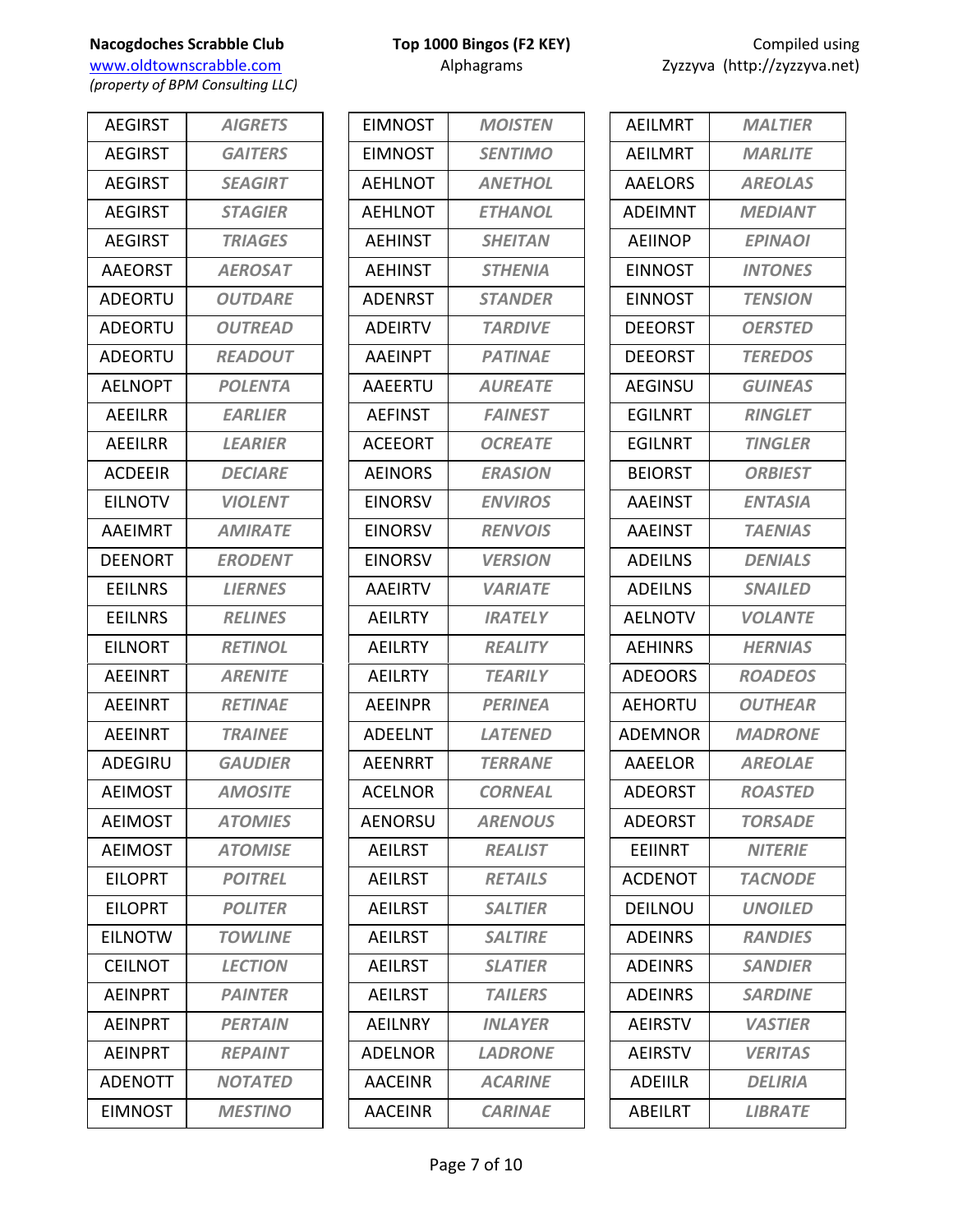www.oldtownscrabble.com Alphagrams Alphagrams Zyzzyva (http://zyzzyva.net) *(property of BPM Consulting LLC)*

ABEILRT *TRIABLE* ACEEINU *EUCAINE* ADEIMOU *MIAOUED* AEINRRT *RETRAIN* AEINRRT *TERRAIN* AEINRRT *TRAINER* ACENOST *OCTANES* AEINOSV *EVASION* DEILNOS *INDOLES* AINORST *AROINTS* AINORST *RATIONS* AEINSTW *TAWNIES* AEINSTW *WANIEST* EHIORST *HERIOTS* EHIORST *HOISTER* EHIORST *SHORTIE* AEIINRT *INERTIA* ADEIMRT *READMIT* EEILOST *ETOILES* AEILNPR *PLAINER* AEILNPR *PRALINE* AEIRSTT *ARTIEST* AEIRSTT *ARTISTE* AEIRSTT *ATTIRES* AEIRSTT *IRATEST* AEIRSTT *RATITES* AEIRSTT *STRIATE* AEIRSTT *TASTIER* ADELORS *LOADERS* ADELORS *ORDEALS* ADELORS *RELOADS* AELOORS *AEROSOL* AELOORS *ROSEOLA* ADEILOR *DARIOLE* EINOORS *EROSION*

| <b>EENORST</b> | <b>ESTRONE</b> |
|----------------|----------------|
| <b>AAEIMNT</b> | <b>AMENTIA</b> |
| <b>AAEIMNT</b> | <b>ANIMATE</b> |
| AEINNRT        | <b>ENTRAIN</b> |
| <b>EILOSTU</b> | <b>OUTLIES</b> |
| <b>ADEELOS</b> | <b>ELODEAS</b> |
| <b>EILNORS</b> | <b>NEROLIS</b> |
| <b>DEENORS</b> | <b>ENDORSE</b> |
| <b>AEGILNS</b> | <b>LEASING</b> |
| <b>AEGILNS</b> | <b>LINAGES</b> |
| <b>AEGILNS</b> | <b>SEALING</b> |
| <b>DEEILOS</b> | <b>OILSEED</b> |
| <b>ADEINOR</b> | <b>ANEROID</b> |
| DEINOPT        | <b>POINTED</b> |
| AEMNORU        | <b>ENAMOUR</b> |
| AEMNORU        | NEUROMA        |
| <b>AEORRST</b> | <b>ROASTER</b> |
| <b>EINOPRT</b> | <b>POINTER</b> |
| <b>EINOPRT</b> | <b>PROTEIN</b> |
| <b>EINOPRT</b> | <b>TROPINE</b> |
| <b>AEEIMNT</b> | <b>ETAMINE</b> |
| AEEIMNT        | <b>MATINEE</b> |
| <b>AEOPRST</b> | <b>ESPARTO</b> |
| AEOPRST        | <b>PROTEAS</b> |
| <b>AEOPRST</b> | <b>SEAPORT</b> |
| <b>AENOPRT</b> | <b>OPERANT</b> |
| <b>AENOPRT</b> | <b>PRONATE</b> |
| <b>AFNOPRT</b> | <b>PROTEAN</b> |
| <b>EILORTV</b> | <b>OVERLIT</b> |
| ADEELNR        | <b>LEARNED</b> |
| <b>ADEIORS</b> | <b>ROADIES</b> |
| <b>EINORSW</b> | <b>SNOWIER</b> |
| <b>AEEINST</b> | <b>ETESIAN</b> |
| AAEIRTT        | <b>ARIETTA</b> |
| <b>AEILPRT</b> | <b>PLAITER</b> |

| <b>AEILPRT</b> | <b>PLATIER</b> |
|----------------|----------------|
| <b>AEINSTU</b> | <b>AUNTIES</b> |
| <b>AEINSTU</b> | <b>SINUATE</b> |
| <b>DEIOOST</b> | <b>OSTEOID</b> |
| <b>AAEIRST</b> | <b>ARISTAE</b> |
| <b>AAEIRST</b> | <b>ASTERIA</b> |
| <b>AAEIRST</b> | <b>ATRESIA</b> |
| DENORST        | <b>RODENTS</b> |
| <b>DENORST</b> | <b>SNORTED</b> |
| <b>AEIINRS</b> | <b>SENARII</b> |
| <b>ADEIINT</b> | <b>INEDITA</b> |
| <b>AEGORST</b> | <b>GAROTES</b> |
| <b>AEGORST</b> | <b>ORGEATS</b> |
| <b>AEGORST</b> | <b>STORAGE</b> |
| <b>ADEEIMT</b> | <b>MEDIATE</b> |
| <b>ABDEEIR</b> | <b>BEADIER</b> |
| <b>AEORTUV</b> | <b>OUTRAVE</b> |
| <b>ADEEILN</b> | <b>ALIENED</b> |
| ADEEILN        | <b>DELAINE</b> |
| <b>EIOPRST</b> | <b>PROSTIE</b> |
| <b>EIOPRST</b> | <b>REPOSIT</b> |
| <b>EIOPRST</b> | <b>RIPOSTE</b> |
| <b>EIOPRST</b> | <b>ROPIEST</b> |
| ADFLOST        | <i>SOLATED</i> |
| <b>ADEEHIR</b> | <b>HEADIER</b> |
| <b>AEORSTT</b> | <b>ROTATES</b> |
| <b>AEORSTT</b> | <b>TOASTER</b> |
| <b>BEINORT</b> | <b>BORNITE</b> |
| AEEILNR        | <b>ALIENER</b> |
| <b>AEIOPST</b> | <b>ATOPIES</b> |
| <b>AEIOPST</b> | <b>OPIATES</b> |
| <b>AEMORST</b> | <b>MAESTRO</b> |
| <b>EINORRS</b> | <b>IRONERS</b> |
| <b>AFINRTT</b> | <b>INTREAT</b> |
| <b>AEINRTT</b> | <b>ITERANT</b> |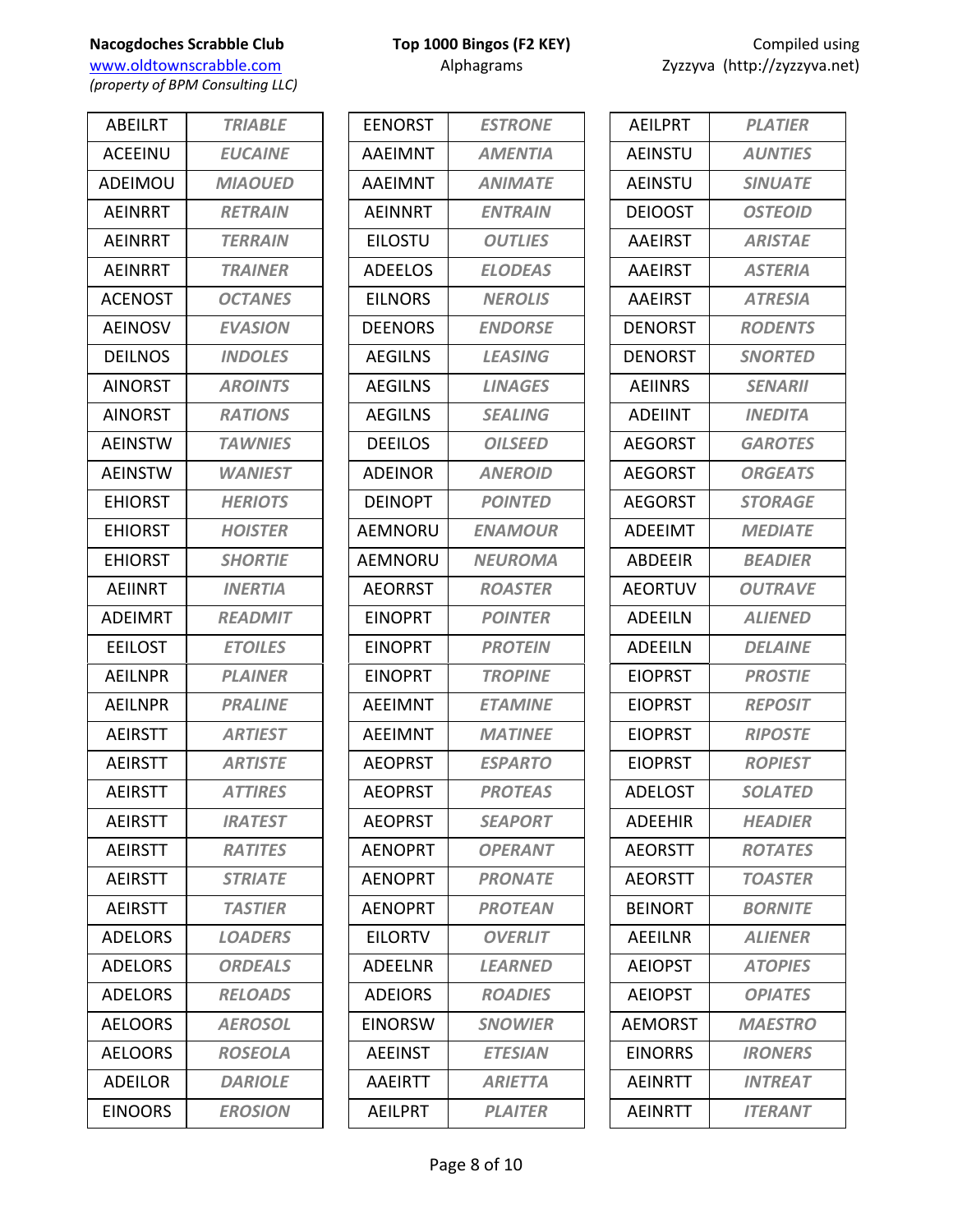*(property of BPM Consulting LLC)*

| <b>AEINRTT</b> | <b>NATTIER</b> |
|----------------|----------------|
| <b>AEINRTT</b> | <b>NITRATE</b> |
| <b>AEINRTT</b> | <b>TERTIAN</b> |
| <b>ADDEIOR</b> | <b>RADIOED</b> |
| <b>ACEINRT</b> | <b>CERATIN</b> |
| <b>ACEINRT</b> | <b>CERTAIN</b> |
| <b>ACEINRT</b> | <b>CREATIN</b> |
| <b>ACEINRT</b> | <b>TACRINE</b> |
| <b>EINORSU</b> | <b>URINOSE</b> |
| <b>ADEGILO</b> | <b>GEOIDAL</b> |
| <b>EHINORS</b> | <b>HEROINS</b> |
| EHINORS        | <b>INSHORE</b> |
| <b>EGIORST</b> | <b>GOITERS</b> |
| <b>EGIORST</b> | <b>GOITRES</b> |
| <b>EGIORST</b> | <b>GORIEST</b> |
| <b>AEEIRRS</b> | <b>RERAISE</b> |
| DEINORU        | <b>DOURINE</b> |
| DEINORU        | <b>NEUROID</b> |
| <b>EINORST</b> | <b>NORITES</b> |
| <b>EINORST</b> | <b>OESTRIN</b> |
| <b>EINORST</b> | <b>ORIENTS</b> |
| <b>EINORST</b> | <b>STONIER</b> |
| DEINORS        | <b>DINEROS</b> |
| <b>DEINORS</b> | <b>INDORSE</b> |
| <b>DEINORS</b> | <b>ORDINES</b> |
| <b>DEINORS</b> | <b>ROSINED</b> |
| <b>DEINORS</b> | <b>SORDINE</b> |
| <b>CEEIORT</b> | <b>COTERIE</b> |
| <b>DEEINRS</b> | <b>DENIERS</b> |
| <b>DFFINRS</b> | <b>NEREIDS</b> |
| <b>DEEINRS</b> | <b>RESINED</b> |
| <b>ACDEINO</b> | <b>CODEINA</b> |
| <b>ACINORT</b> | <b>CAROTIN</b> |
| <b>ACINORT</b> | <b>CORTINA</b> |
| <b>ADEINTU</b> | <b>AUDIENT</b> |
|                |                |

|  | Top 1000 Bingos (F2 KEY) |  |
|--|--------------------------|--|
|  | Alphagrams               |  |

| CEINORU        | <b>COENURI</b> |
|----------------|----------------|
| <b>ADEIIRS</b> | <b>DAIRIES</b> |
| <b>ADEIIRS</b> | <b>DIARIES</b> |
| <b>AFILRTU</b> | <b>URALITE</b> |
| DEILNRT        | <b>TENDRIL</b> |
| DEILNRT        | <b>TRINDLE</b> |
| <b>AEGOORT</b> | <b>ROOTAGE</b> |
| AEIIMNT        | <b>INTIMAE</b> |
| <b>DEIOPRT</b> | <b>DIOPTER</b> |
| <b>DEIOPRT</b> | <b>DIOPTRE</b> |
| <b>DEIOPRT</b> | <b>PERIDOT</b> |
| <b>DEIOPRT</b> | <b>PROTEID</b> |
| <b>AEIMNRS</b> | <b>MARINES</b> |
| AEIMNRS        | <b>REMAINS</b> |
| <b>AFIMNRS</b> | <b>SEMINAR</b> |
| <b>ADENORU</b> | <b>RONDEAU</b> |
| AADEIRT        | <b>AIRDATE</b> |
| AADEIRT        | <b>RADIATE</b> |
| AADEIRT        | <b>TIARAED</b> |
| EIMNORS        | <b>MERINOS</b> |
| AEGILNU        | <b>LINGUAE</b> |
| <b>AEGILNU</b> | <b>UNAGILE</b> |
| AEIMRTU        | <b>MURIATE</b> |
| <b>EINOPST</b> | <b>PINTOES</b> |
| <b>EINOPST</b> | <b>POINTES</b> |
| <b>ABENORS</b> | <b>BORANES</b> |
| EEIMNOT        | <b>ONETIME</b> |
| <b>CEINORT</b> | <b>COINTER</b> |
| <b>CEINORT</b> | <b>NOTICER</b> |
| <b>ACDEIOS</b> | <b>CODEIAS</b> |
| <b>AEGILOS</b> | <b>GOALIES</b> |
| <b>AEGILOS</b> | <b>SOILAGE</b> |
| DEINNOT        | <b>INTONED</b> |
| <b>EIINORS</b> | <b>IRONIES</b> |
| <b>EIINORS</b> | <b>NOISIER</b> |

| AEEEILN        | <b>ALIENEE</b> |
|----------------|----------------|
| EINRSTU        | <b>NUTSIER</b> |
| <b>EINRSTU</b> | <b>TRIUNES</b> |
| <b>EINRSTU</b> | <b>UNITERS</b> |
| <b>ADEINPR</b> | <b>PARDINE</b> |
| <b>AILNRST</b> | <b>RATLINS</b> |
| <b>ABENORT</b> | <b>BARONET</b> |
| <b>ABENORT</b> | <b>REBOANT</b> |
| <b>ACEILRT</b> | <b>ARTICLE</b> |
| <b>ACEILRT</b> | <b>RECITAL</b> |
| <b>AELNOTY</b> | <b>ANOLYTE</b> |
| AEHILNR        | <b>HERNIAL</b> |
| <b>AEHILNR</b> | <b>INHALER</b> |
| <b>EFIORST</b> | <b>FORTIES</b> |
| <b>ADEGNRT</b> | <b>DRAGNET</b> |
| ADEGNRT        | <b>GRANTED</b> |
| <b>AEILNOP</b> | <b>OPALINE</b> |
| <b>AEELNOS</b> | <b>ENOLASE</b> |
| <b>ACEILOR</b> | <b>CALORIE</b> |
| <b>ACEILOR</b> | <b>CARIOLE</b> |
| <b>ACEILOR</b> | <b>COALIER</b> |
| <b>ACEILOR</b> | <b>LORICAE</b> |
| <b>EIILOST</b> | <b>IOLITES</b> |
| EIILOST        | <b>OILIEST</b> |
| <b>ADILORT</b> | <b>DILATOR</b> |
| <b>ABEIORS</b> | <b>ISOBARE</b> |
| <b>ADEIOPS</b> | <b>ADIPOSE</b> |
| <b>AEINNRS</b> | <b>INSANER</b> |
| <b>AEINNRS</b> | <b>INSNARE</b> |
| EELNOTU        | <b>TOLUENE</b> |
| <b>AEEILNT</b> | <b>LINEATE</b> |
| <b>ACEORST</b> | <b>COASTER</b> |
| <b>ACEORST</b> | <b>COATERS</b> |
| <b>ACEORST</b> | <b>RECOATS</b> |
| <b>AEHNORT</b> | <b>ANOTHER</b> |